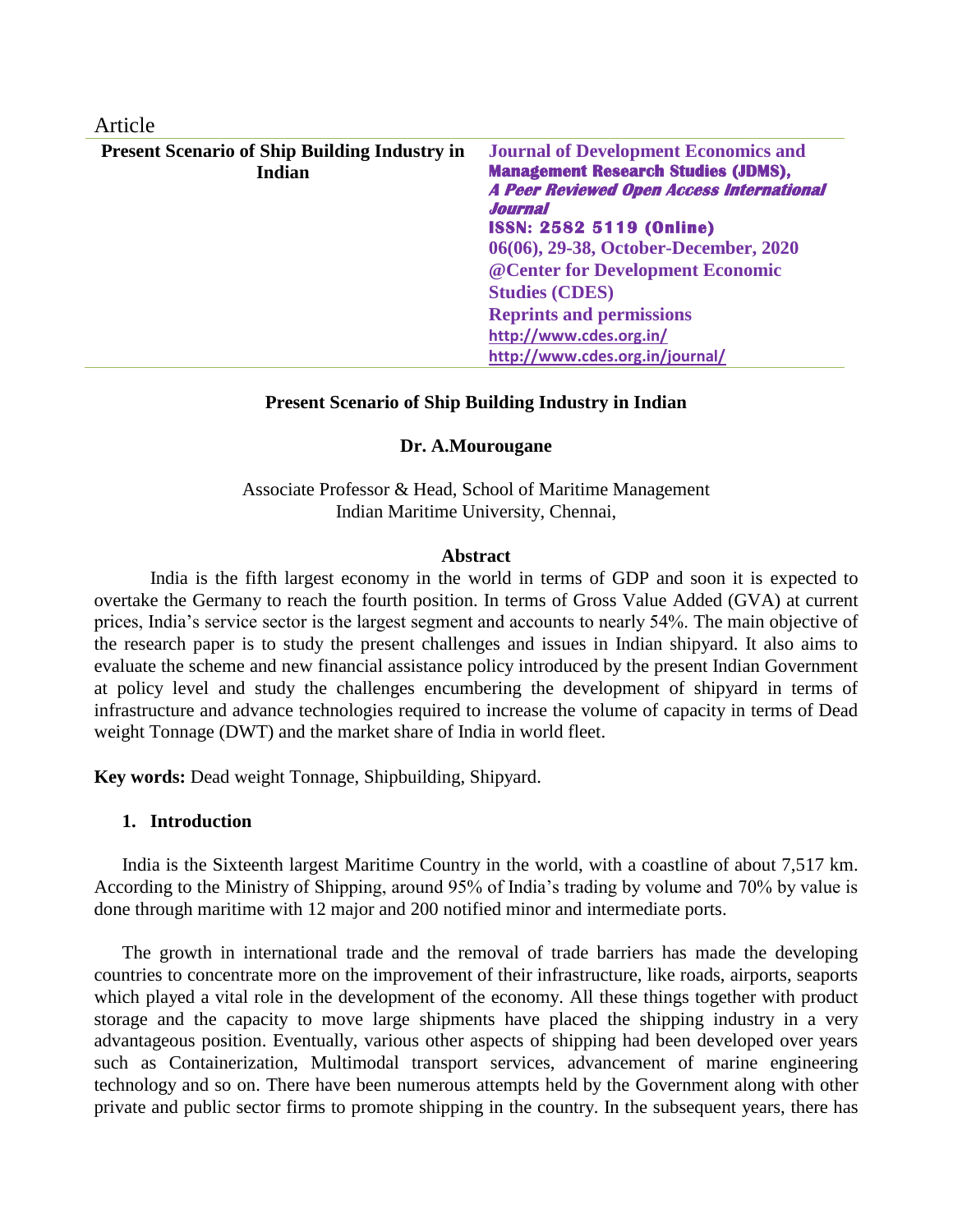been growth in developing countries in a varied level in order to improve their economy, topping the list are most of the Asian countries.

# **2. Various Countries Support towards Shipbuilding**

Table 3 presents the factors considered towards promotion of shipbuilding are Government guarantee (loan), Repairs and Maintenance, Period of loan, Legal cost, Security & Interest makeup. The loan period is highest of 25 years in USA while it is very low of 8.5 years in UK.

| Country              | United               | Japan         | South Korea     | China         | <b>United States</b> |
|----------------------|----------------------|---------------|-----------------|---------------|----------------------|
|                      | Kingdom              |               |                 |               | of America           |
| <b>SUCES</b>         | Yes                  | Yes           | Yes             | Yes           | Yes                  |
| <b>Member</b>        |                      |               |                 |               |                      |
| Government           | Domestic &           | Domestic &    | Domestic &      | Domestic &    | Domestic &           |
| Guarantee            | International        | International | International   | International | International        |
| (loan)               | ships up to          | ships up to   | ships up to 70- | ships up to   | ships up to 75       |
|                      | 80%                  | 80%           | 80%             | 80%           | $-87.5%$             |
| <b>Repairs &amp;</b> | No                   | ΝA            | Yes             | Yes           | Yes                  |
| Maintenance          |                      |               |                 |               |                      |
| <b>Loan Period</b>   | 8.5 years            |               | 12 years        | 15 years      | 25 years             |
| Interest             | Yes                  | Yes           | Nο              | No            | Yes                  |
| makeup               |                      |               |                 |               |                      |
| Legal Cost           | <b>Initial Offer</b> | Yes           | Yes             | Yes           | Yes                  |
| Security             | Yes                  | Yes           | Yes             | Yes           | Yes                  |

Table 1: Selected Countries Support towards Shipbuilding Financing.

# **3. World Fleet by Vessel types**

The Figure 1 shows the percentage share of world fleet in dead-weight tonnage by vessel type for a period of almost four decades i.e., from 1980 to 2018.



Figure 1: World fleet by vessel types

*Source: Review of Maritime Transport 2018, UNCTAD*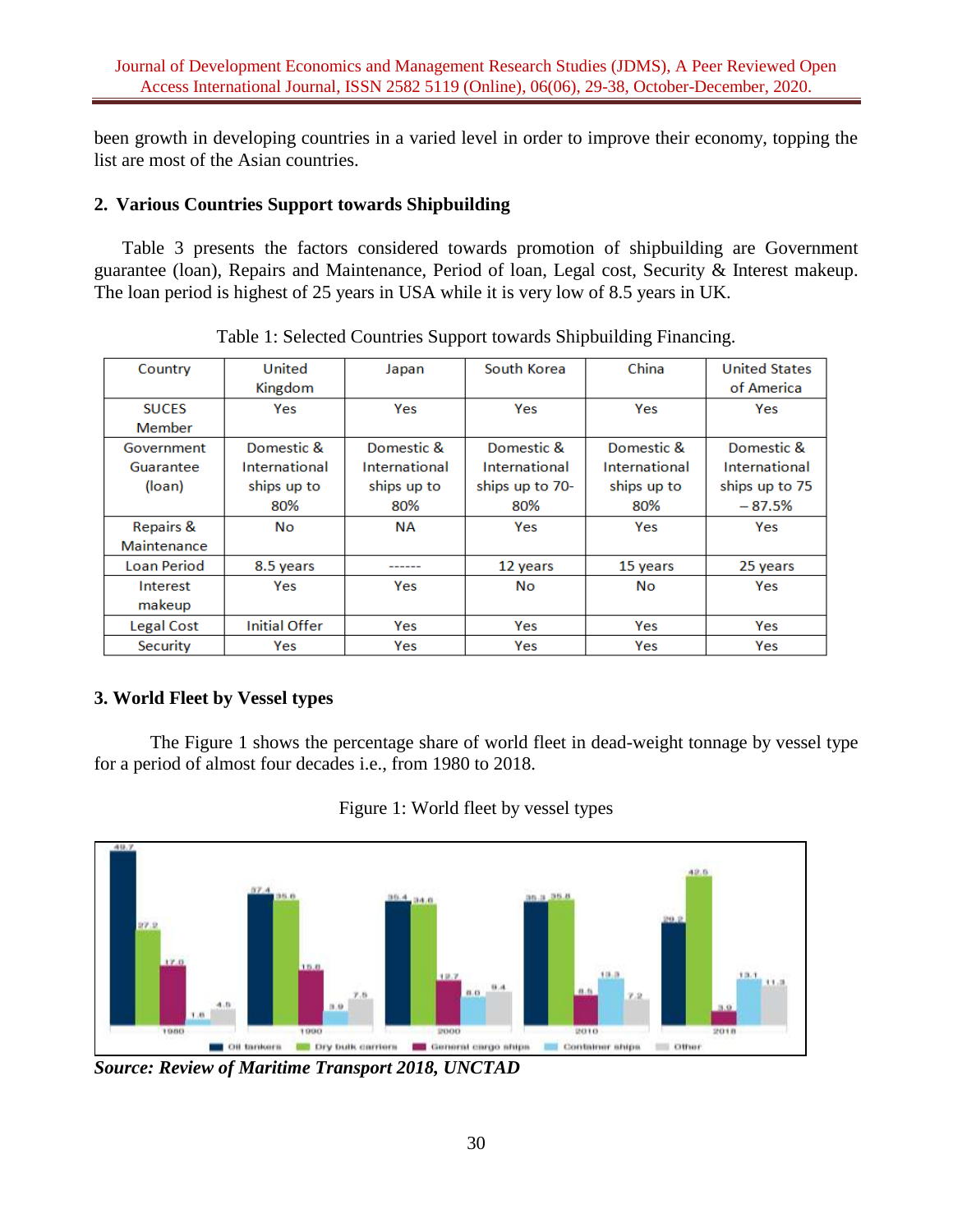We can see that in 1980 the percentage share in dead-weight tonnage of Oil tankers was maximum at 49.7%, in the subsequent decades the percentage share has sharply decreased to 29.2% in 2018. The reason for this decline can be traced back to increase in the usage of other sources of energy other than crude like renewable sources of energy.

The percentage share in dead-weight tonnage of Dry bulk carriers have increased from 27.2% in 1980 to hovering around 35% continuously for three decades i.e., from 1990 to 2010. In 2018 it has grown to 42.5%, it signifies that the dry cargo is the maximum traded commodity by volumes today. The percentage share in dead-weight tonnage of General cargo ship has declined rapidly from 17% in 1980 to 15.6% in 1990 and further declined to 12.7% in 2000 and to 8.5% in 2010. In 2018 it is a meagre 3.9%. The reason for its decline is credited to the rise in containerization. Almost 70% of the world seaborne trade consists of containerized cargo.

The percentage share in dead-weight tonnage of Container ships have grown consistently from 1.6% in 1980 to 3.9% in 1990 to 8% in 2000 to 13.3% in 2010 and it is more than 13% in 2018. The unitization of cargo and growth of container handling equipment facilitated the growth of container trade. The rest of the dead-weight tonnage of the world fleet consists of various other types of specialized cargo carriers, which comprises of miniscule percentage of the world fleet. These various types of vessels contribute around 11% of the world dead-weight tonnage. These specialized vessels can be categorized as LPG/LNG carriers, chemical tankers, reefer vessels, project cargo carriers etc.

#### 4. **Indian Players in the Ship Building Industry**

The Indian Shipbuilding and Ship Repair industry consists of firms that design, build and repair Commercial ships, naval ships, and offshore platforms for the Shipping Industry, Fishing Industry, Naval Defence and oil & Gas Industry. At present, there are 28 major shipyards in India which include 6 and 2 shipyards owned by the Central Government and State Government and remaining comes under the private sector.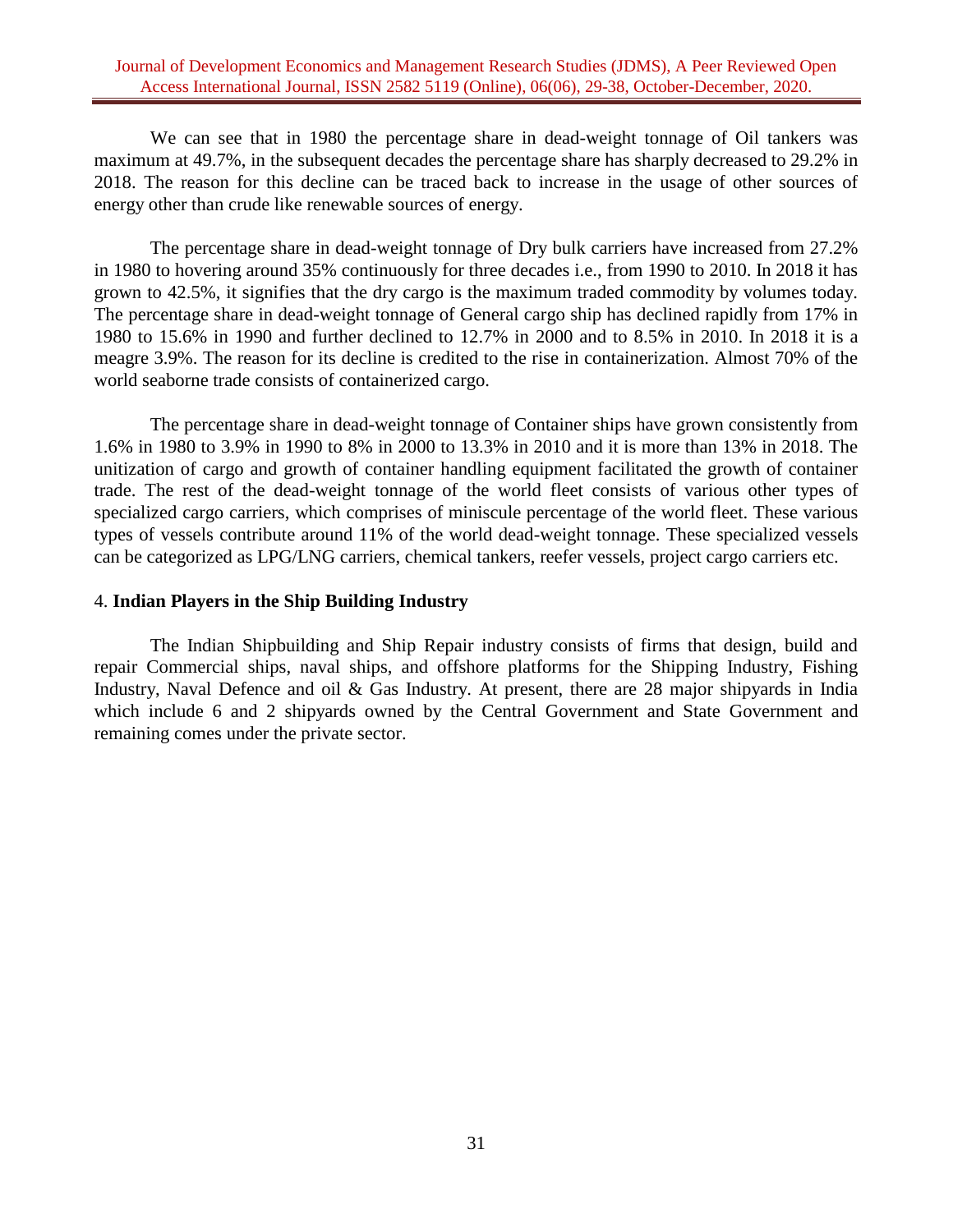| S No.          | Name of the Shipyard                               | Ownership                   |  |  |
|----------------|----------------------------------------------------|-----------------------------|--|--|
| 1              | Cochin Shipyard Ltd                                | Ministry of Shipping, India |  |  |
| $\mathbf{2}$   | Hooghly Cochin Shipyard Limited                    |                             |  |  |
| 3              | Mazagaon Docks Ltd                                 |                             |  |  |
| $\overline{4}$ | Goa Shipyard Ltd                                   |                             |  |  |
| 5              | Garden Reach Shipbuilders and Engineers Ltd        | Ministry of Defence, India  |  |  |
| 6              | Hindustan Shipyard Ltd                             |                             |  |  |
| 7              | Alcock Ashdown Gujarat Ltd                         | Gujarat Government          |  |  |
| $\mathbf{g}$   | Shalimar Works (1980) Ltd                          | West Bengal Government      |  |  |
| $\circ$        | Bharati Shipyard Ltd                               |                             |  |  |
| 10             | Reliance Naval and Engineering Ltd                 | Public Listed               |  |  |
| 11             | A. C. Roy & Co., Kolkata                           |                             |  |  |
| 12             | Bengal Shipyard Ltd., Kolkata                      |                             |  |  |
| 13             | Chowgule& Co. Ltd., Goa                            |                             |  |  |
| 14             | Corporated Shipyard Pvt. Ltd., Kolkata             |                             |  |  |
| 15             | Dempo Shipbuilding & Engineering Pvt. Ltd.,<br>Goa |                             |  |  |
| 16             | L & T Shipbuilding Ltd., Chennai                   |                             |  |  |
| 17             | Modest Infrastructure Ltd., Mumbai                 |                             |  |  |
| 18             | MandoviDrydocks Ltd., Goa                          |                             |  |  |
| 19             | Marine Frontiers Pvt. Ltd., Mumbai                 | Private Unlisted            |  |  |
| 20             | N.N. Shipbuilders & Engineers Pvt. Ltd.,<br>Thane  | Companies                   |  |  |
| 21             | Sembmarine Kakinada Ltd., Kakinada                 |                             |  |  |
| 22             | Shoft Shipyard Pvt. Ltd., Thane                    |                             |  |  |
| 23             | Tebma Shipyards Ltd., Chennai                      |                             |  |  |
| 24             | TimbloDrydocks Pvt. Ltd., Goa                      |                             |  |  |
| 25             | Titagarh Marine Ltd., Kolkata                      |                             |  |  |
| 26             | Vijai Marine Shipvards, Goa                        |                             |  |  |
| 27             | Waterways Shipyard Pvt. Ltd., Goa                  |                             |  |  |
| 28             | West Coast Shipyard Ltd., Goa                      |                             |  |  |

# Table 2: Indian Players in Ship Building Industry

## Table 3: Top Ship Building in different Countries

| S.             | Name of the company            | Country            | Gross          | No of |
|----------------|--------------------------------|--------------------|----------------|-------|
| No             |                                |                    | tonnage $(GT)$ | Ships |
| 1              | Hyundai Heavy Industry         | Ulsan, South Korea | 93,893,700     | 1428  |
| $\overline{2}$ | Daewoo Shipbuilding            | Okpo, South Korea  | 68,284,087     | 834   |
| 3              | Samsung Heavy Industry         | Geoje, South Korea | 58,082,349     | 785   |
| 4              | Hyundai Samho                  | Samho, South Korea | 28,414,515     | 372   |
| 5              | Mitsubishi Heavy Industry      | Nagasaki, Japan    | 19,506,548     | 315   |
| 6              | <b>Tsuneishi Ship Building</b> | Numakuma, Japan    | 17,824,038     | 492   |
| 7              | Oshima Shipbuilding            | Oshima, Japan      | 16,983,004     | 539   |
| 8              | Hyundai Mipo                   | Ulsan, South Korea | 16,715,650     | 618   |
| -9             | Imbabura Shipbuilding          | Marugame, Japan    | 15,692,687     | 393   |
| 10             | Shanghai Waigaoqiao            | Shanghai, China    | 15,096,900     | 164   |

## **5. Order book position of Indian Shipyards**

The Indian shipyards in total have the orders for 231 vessels, out of which 69 are with public sector and 162 with private sector shipyards.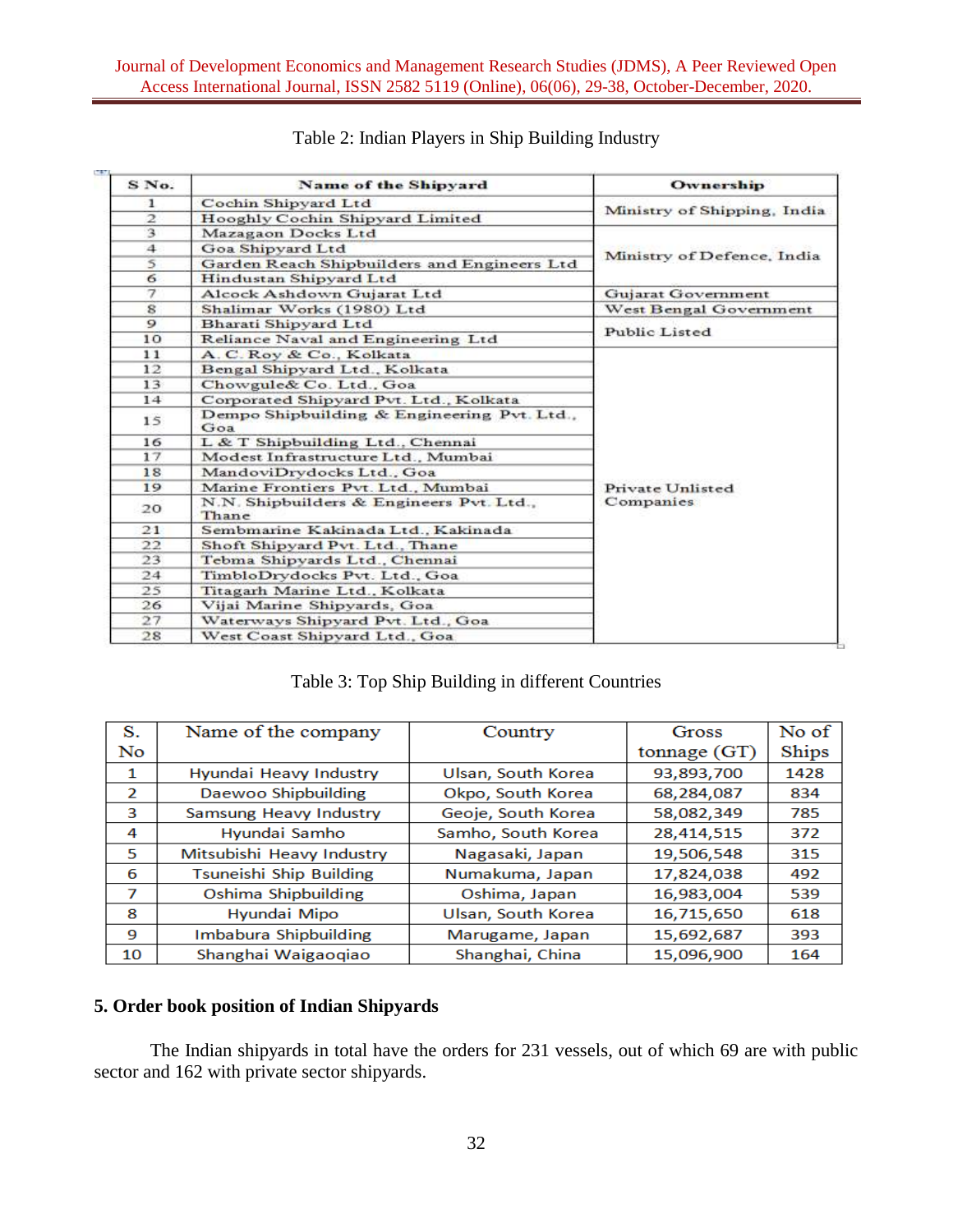| Yard<br><b>Types</b>            | <b>Vessels</b> | <b>Tankers</b> | Dry<br>Cargo | Bulk<br>Cargo | <b>Passengers</b> | <b>Others</b> | <b>Total</b> |
|---------------------------------|----------------|----------------|--------------|---------------|-------------------|---------------|--------------|
| <b>Public</b>                   | No.            | 5              | 0            |               | 7                 | 56            | 69           |
| Sector                          | <b>DWT</b>     | 3,280          | 0            | 53,000        | 10,320            | 82,030        | 148,630      |
| <b>Private</b><br><b>Sector</b> | No.            | 3              | 16           | 23            | 4                 | 116           | 162          |
|                                 | <b>DWT</b>     | 3,700          | 58,580       | 644,000       | 2,530             | 144,020       | 852,830      |
| <b>Total</b>                    | No.            | 8              | 16           | 24            | 11                | 172           | 231          |
|                                 | <b>DWT</b>     | 6,980          | 58,580       | 697,000       | 12,850            | 226,050       | 1,001,460    |

Table 4: Order book position of Indian Shipyards

The world order book in 2018 is 3646 vessels, if we compare the Indian order book with the world, we find that India holds 6.3% market share in the world in number of vessels. World order book in terms of dead weight tonnage is 220,842,855 dwt and that of India's is 1,001,460 Dwt, so in terms of dwt India has a market share of 0.5%. The above data of Indian order book consider revising the orders received by the shipyards from the defence establishments and also the commercial shipbuilding orders. Thus Indian shipyards are starving for shipbuilding orders.

#### 6. **Government Policies for Shipbuilding in India**

Government of India has supported Indian shipbuilding industry since 1971 through various policy measures such as pricing policy and shipbuilding subsidy policy for commercial vessels. The policies were modified periodically and in 2002 the government extended the subsidy scheme to the private shipyards also. Such subsidy schemes were applicable for both the domestic orders and export orders. The government of India has introduced Rs. 4000 Crores Shipbuilding Financial Assistance Policy for 10 years to encourage domestic shipbuilding. Financial assistance will be granted to Indian shipyards for shipbuilding contracts signed from April 1, 2016 to March 31, 2026. Financial Assistance equal to 20% of the lower of 'Contract Price' or the 'Fair Price' of each vessel built by them during this period will be provided after delivery of vessel. This rate 20% will be reduced by 3% every three years if not completed in stipulated time. The amount of financial assistance will depend on the applicable rate at the time of signing of contract. At the time of release of financial assistance, if the actual payment received for a vessel by the shipyard from the ship - owner is lower than the contract price; such payment shall replace the contract price for the computation of financial assistance and thus promoting Make in India concept. Few vessels are excluded from the policy like those made of wood, vessel up to 24 meters in length and vessels made for defence purposes or for use by Navy or Coast Guard.

Subsidy of 30% of the price of vessel was granted for ocean going vessels of 80 meters and above. The policy was in force for the contracts signed by the shipyards till august 14, 2007. The subsidy disbursed to shipyards from 2004-05 to 2017-18 is presented in the Tables.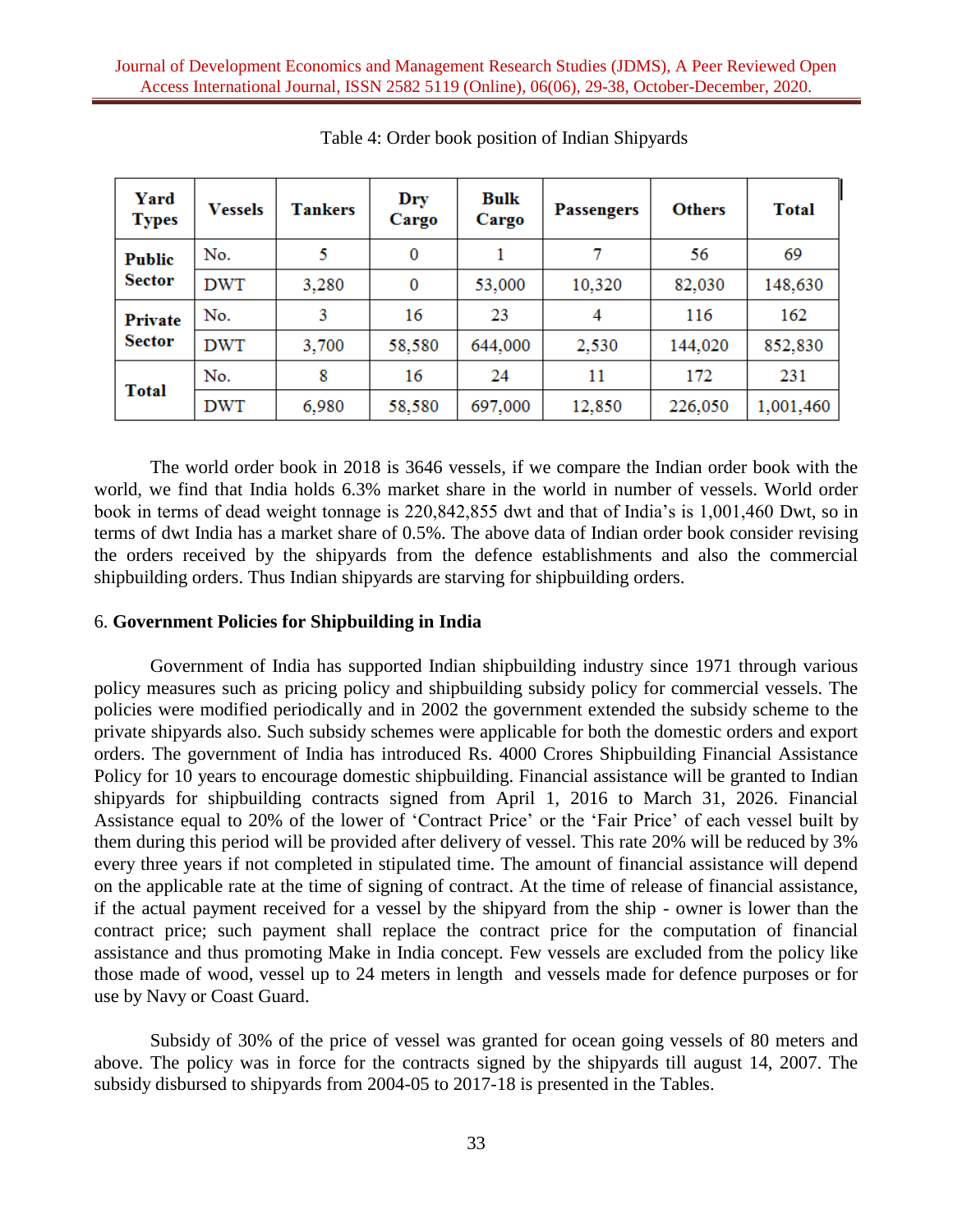| Year    | Public Shipyards | <b>Private Shipyards</b> | Total  |
|---------|------------------|--------------------------|--------|
| 2004-05 | 15               | Nil                      | 15     |
| 2005-06 | 101.53           | Nil                      | 101.53 |
| 2006-07 | 110.52           | Nil                      | 110.52 |
| 2007-08 | 169.96           | 19.28                    | 189.24 |
| 2008-09 | 131.71           | Nil                      | 131.71 |
| 2009-10 | 107.4            | 71.8                     | 179.2  |
| 2010-11 | 70.91            | 128.19                   | 199.1  |
| 2011-12 | 5.77             | 116.65                   | 122.42 |
| 2012-13 | Nil              | 220                      | 220    |
| 2013-14 | Nil              | 179                      | 179    |
| 2014-15 | Nil              | Nil                      | Nil    |
| 2015-16 | Nil              | Nil                      | Nil    |
| 2016-17 | Nil              | Nil                      | Nil    |
| 2017-18 | Nil              | Nil                      | Nil    |

Table 5: Total Subsidy (Crores) disbursed to public and private shipyards.

Table 6: Total subsidy (₹in Crores) disbursed for domestic and export orders

| Year        | <b>Domestic Orders</b> | <b>Export Orders</b> | Total  |
|-------------|------------------------|----------------------|--------|
| 2004-05     | Nil                    | 15                   | 15     |
| 2005-06     | 50.53                  | 51                   | 101.53 |
| 2006-07     | 40.52                  | 70                   | 110.52 |
| 2007-08     | 42.23                  | 147.01               | 189.24 |
| 2008-09     | 22.8                   | 108.91               | 131.71 |
| 2009-10     | 18.96                  | 160.24               | 179.2  |
| 2010-11     | Nil                    | 199.1                | 199.1  |
| 2011-12     | Nil                    | 122.42               | 122.42 |
| $2012 - 13$ | Nil                    | 220                  | 220    |
| $2013 - 14$ | Nil                    | 179                  | 179    |
| 2014-15     | Nil                    | Nil                  | Nil    |
| 2015-16     | Nil                    | Nil                  | Nil    |
| 2016-17     | Nil                    | Nil                  | Nil    |
| 2017-18     | Nil                    | Nil                  | Nil    |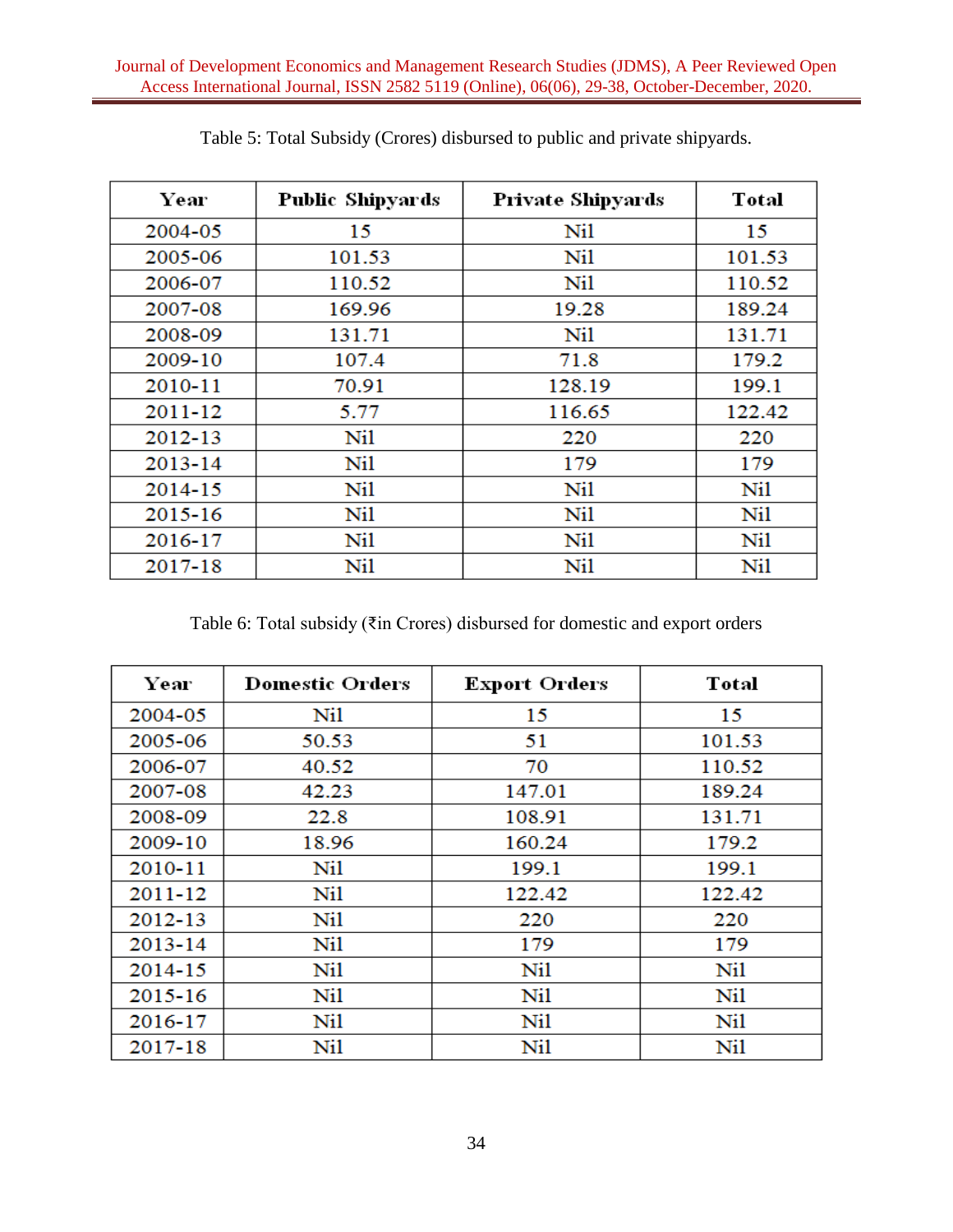## **7. Major Indian Fleet Owners**

The Shipping Corporation of India (SCI) is a Government of India Public Sector Enterprises engaged in operating and managing shipping services for government purposes including services to other clients, has a fleet of 70 vessels the maximum fleet strength in the country.

| ŧ۱<br>S No. | <b>Name of the Company</b>          | No. of<br>Vessels | <b>Total GT</b> | <b>Total DWT</b> |
|-------------|-------------------------------------|-------------------|-----------------|------------------|
| 1           | Shipping Corporation Of India       | 70                | 3,205,333       | 5,372,958        |
| 2           | Ocean Sparkle Ltd.                  | 63                | 29,881          | 13,307           |
| 3           | Great Eastern Shipping Co. Ltd.     | 49                | 2,224,157       | 3,569,548        |
| 4           | Reliance Industries Ltd.            | 26                | 16,835          | 12,325           |
| 5           | Mercator Ltd                        | 22                | 681,595         | 1,083,678        |
| 6           | Tag Offshore Ltd.                   | 22                | 63,812          | 58,805           |
| 7           | Adman. Of U.T. Of Lakshadweep       | 21                | 39,749          | 8,007            |
| 8           | Samson Maritime Ltd.                | 20                | 29,653          | 20,808           |
| 9           | Gujarat Maritime Board Ltd.         | 18                | 2,753           | 194              |
| 10          | Polestar Maritime Ltd.              | 18                | 6,197           | 2,572            |
| 11          | Dredging Corporation Of India Ltd.  | 17                | 84,918          | 60,372           |
| 12          | Jindal Itf Ltd.                     | 17                | 59,191          | 104,056          |
| 13          | Oil & Natural Gas Corporation Ltd.  | 17                | 59,823          | 43,872           |
| 14          | Great Ship (India) Ltd.             | 16                | 41,907          | 29,193           |
| 15          | Kei-Ross Maritime Ltd.              | 16                | 6,408           | 4,555            |
| 16          | Andaman & Nicobar<br>Administration | 15                | 70,993          | 28,061           |
| 17          | Essar Shipping Ltd.                 | 14                | 230,465         | 274,217          |
| 18          | Great Offshore Ltd.                 | 14                | 21,902          | 24,724           |
| 19          | Seven Island Shipping Ltd           | 14                | 536,938         | 957,231          |
| 20          | Visakhapatnam Port Trust            | 14                | 6,035           | о                |
| 21          | <b>Hind Offshore</b>                | 12                | 17,083          | 11,027           |
| 22          | <b>Kolkata Port Trust</b>           | 12                | 16,329          | 11,742           |
| 23          | <b>Chennai Port Trust</b>           | 11                | 6,989           | 0                |
| 24          | <b>Kandla Port Trust</b>            | 11                | 1,973           | 663              |
| 25          | Ambuja Cement                       | 10                | 23,782          | 30,460           |
| 26          | Apeejay Shipping Ltd.               | 10                | 360,352         | 586,448          |
| 27          | Jaisu Shipping Co. Ltd.             | 10                | 18,652          | 8,758            |
| 28          | Raj Shipping Agencies Ltd.          | 10                | 9,809           | 10,709           |
| 29          | SethusamudramCorp.Td., Chennai      | 10                | 263             | 0                |
| 30          | Shreyas Shipping & Logistics Ltd    | 10                | 196,332         | 252,447          |
| 31          | Others                              | 811               | 4,613,341       | 6,593,890        |
|             | <b>India Total</b>                  | 1,400             | 12,683,450      | 19,174,627       |
|             | <b>World Total</b>                  | 94,758            | 1,301,320,000   | 1,925,060,000    |
|             | India as a % of World               | 1.48              | 0.97            | 1.00             |

Table 7: Twenty tonnage of Indian fleet by company as on Dec 31, 2018

### **8. Challenges to Indian Shipbuilding Industry**

India requires a vibrant shipbuilding industry because there is sufficient demand for this maritime asset given by the fact that more than 90% of Indian seaborne trade is taking place with the foreign fleet owned by the foreign companies. A huge sum of money in foreign exchange is paid for the freight charges to the foreign shipping service providers. Also there is a lucrative export market, even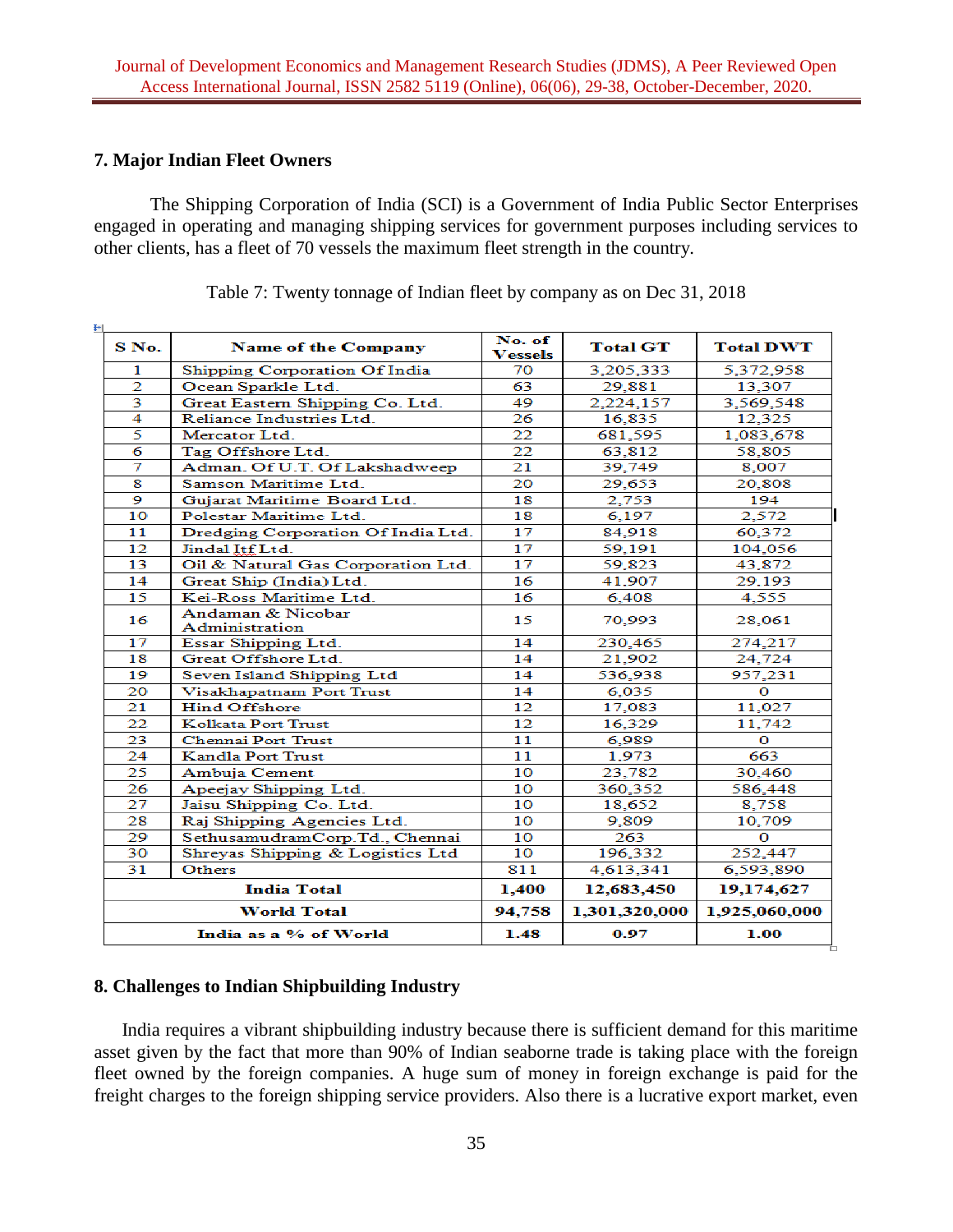though it is highly competitive and dominated by the far stronger and efficient shipyards of China, Japan and South Korea, Indian shipyards still can manage to make inroads into this market. Factors that withhold the growth of Ship Industry are following observed.

## **Tax Burden**

GST of 5% is applicable on the materials sourced domestically to be utilized for shipbuilding, sale of ships, capital goods for shipbuilding and replacement of yard facilities. IGST of 5% and basic customs duty of 2.5% are applicable for the imported materials to be utilized. Ship breaking service is likely to GST of 18% which are generally paid by the customer and addition to these in corporate tax to be paid by the shipbuilding companies. These statutory tax burdens put a financial stress on the shipyards which are already starved of funds.

### **Cost of Bank Guarantee**

The ship owners seek bank guarantees from the shipyards like performance guarantee for timely delivery of the vessel, refund guarantee for advance payment and post construction guarantee for covering against defects. In India the financial institutions do not focus on the shipbuilding sector and the government fails to provide support to the shipyards for extending these guarantees.

### **Cost of Working Capital**

The shipbuilding activity is highly capital intensive; the shipyards require working capital of around 35 to 40% of the cost of the ship during the period the ship is built. The interest rates charged by the banks in the country towards the working capital loans averages around 10.5 % and are comparatively higher in comparison to China, Japan and South Korea. Modernization and Up gradation of technology, Shipyard layout, Project Delay, Debts Problems, Funding Gap from the Government, Lack of Educational Institutions and Research & Development Centers are also some factors which restrains the growth of ship building in India.

### 9. **Conclusion**

The analysis of various facts of Indian shipbuilding Industry clearly shows that India needs to look at Multiple Interventions including in the areas of Regulatory framework, Investment Policies, R&D Skill, Financing Process and Collaboration with Modern Technology. Also it brings to focus the importance of India's ship building industry which has the capacity and expertise but is functioning below its capacity. The majority of shipyards in the country barring a few like Mazagon Dock Ltd, Cochin Shipyard Ltd, Garden Reach Ship builders & Engineers Ltd. Etc are under huge debt burden and are not earning any profits. But through Scalability of building ships, Government Regulatory framework and Productivity optimization on R&D and in technology, can enhance the capacity of ship building in India.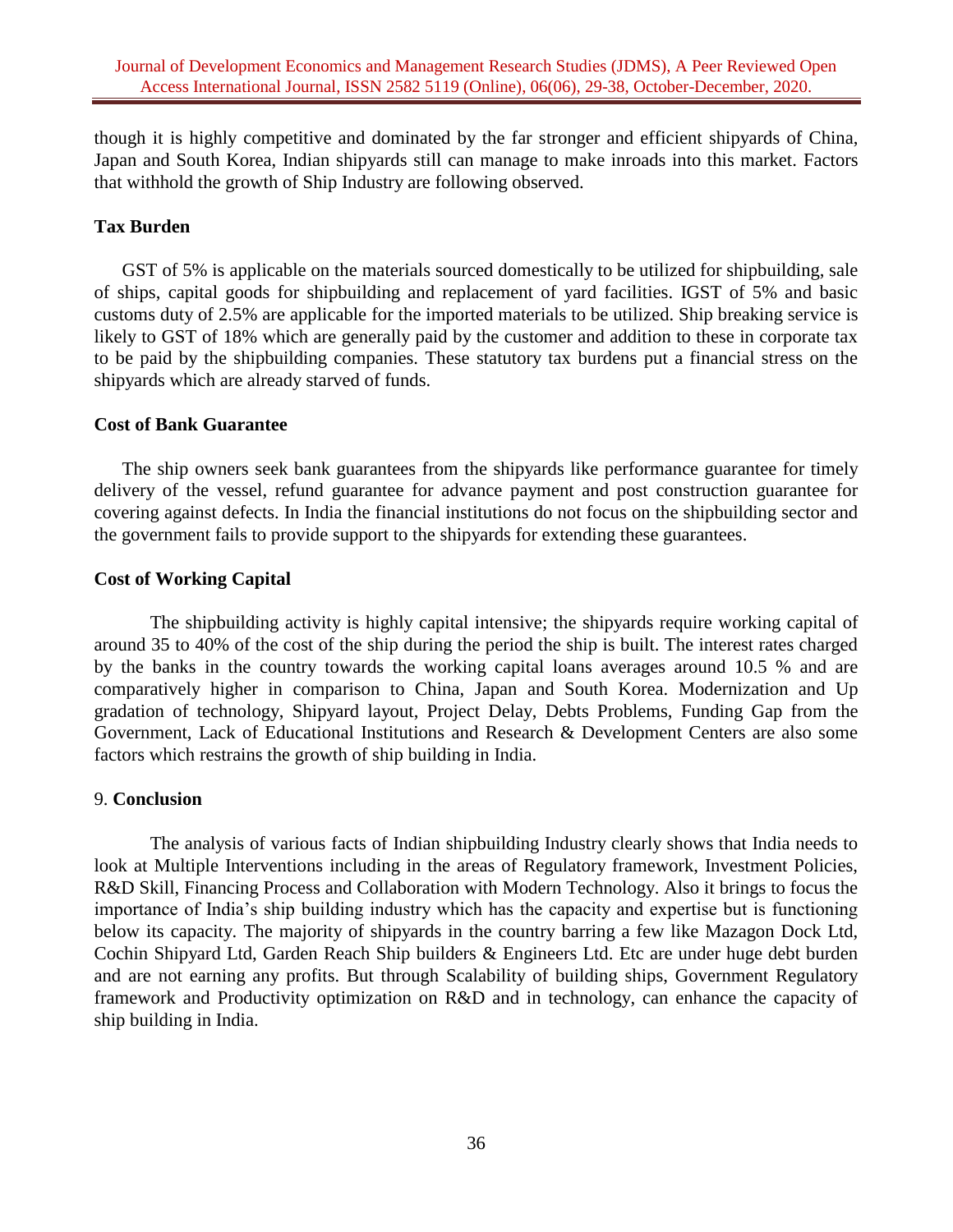#### **References**

- 1) A. Prem Anandh & MSP Raju. (July 2018): An Analysis of Indian Shipbuilding and Repair Industry. International Journal of Civil Engineering and Technology, 9, 715-723.
- 2) Alex Gray. (2018); Recent Market Developments in the Shipbuilding and Shipping Industries. London: IHS Markit.
- 3) Christian Steidl, Laurent Daniel and Cenk Yildiran. (2018): Shipbuilding Market Developments Q2 2018. Paris: Organization for Economic Cooperation and Development.
- 4) Dr. Paul Stott. (2018): Towards a Better Understanding of the Commercial Shipbuilding Market. Paris: Newcastle University.
- 5) Gabriel Collins and Lieutenant Commander Michael C. Grubb, U.S. Navy. (2008): A Comprehensive Survey of China's Dynamic Shipbuilding Industry. Rhode Island: China Maritime Studies Institute, U.S. Naval War College.
- 6) Hirotaka Mori. (2016): Future Technology and Finance on Maritime Sector in Japan and Norway. Tokyo: Maritime Bureau, Ministry of Land, Infrastructure, Transport and Tourism (MLIT).
- 7) Indian Shipping Statistics. (2018): New Delhi: GOI, Ministry of Shipping, Transport Research Wing.
- 8) Junhui Li. (2011): An Econometric Analysis of Shipbuilding Market in China. Rotterdam: Erasmus University of Rotterdam.
- 9) Shipbuilding and Shipping Forecast to 2030. (2018): London: Clarksons Research Services Ltd.
- 10) Shipbuilding Market Review 2019. (2019): Paris: BRS Group.
- 11) Shipping Indexes Signal Global Economic Trends. (2010): Dallas: Globalization and Monetary Policy Institute 2010 Annual Report.
- 12) Shipping Market Review. (Nov 2018): Denmark: Danish Ship Finance.
- 13) Shipping Statistics and Market Review. (2017): Bremen: ISL Institute of Shipping Economics and Logistics, 61, 9/10.
- 14) Shipbuilding Statistics. (March 2019): The Shipbuilders' Association of Japan.
- 15) Statistics of India's Shipbuilding and Ship Repairing Industry. (2017-18): New Delhi: GOI, Ministry of Shipping, Transport Research Wing.